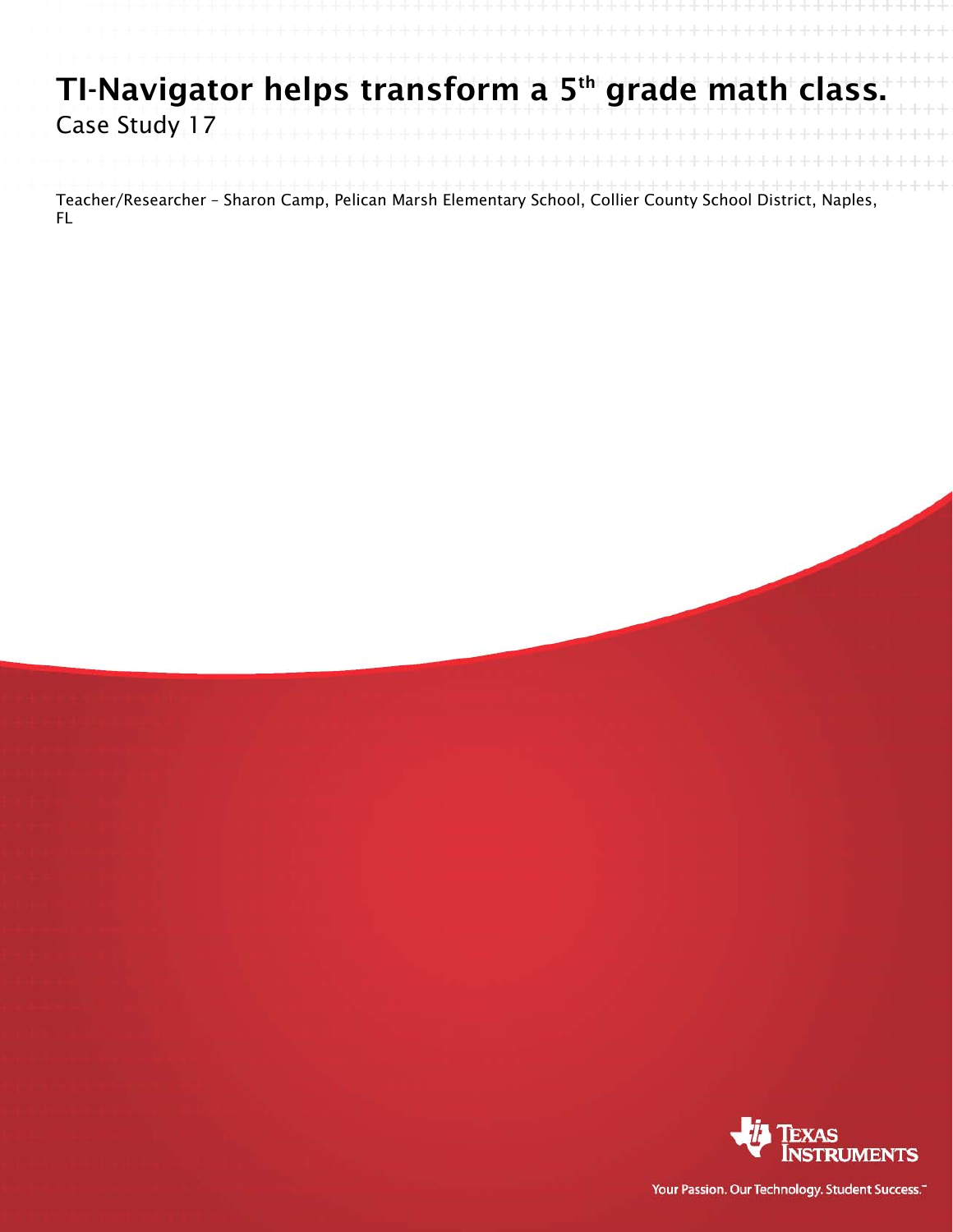## TI-Navigator helps transform a  $5<sup>th</sup>$  grade math class Case Study 17

| Teacher/Researcher     | <b>Sharon Camp</b>                                                                                                                                               |
|------------------------|------------------------------------------------------------------------------------------------------------------------------------------------------------------|
| Location               | Pelican Marsh Elementary School<br><b>Collier County School District</b><br>Naples, Florida                                                                      |
| Course                 | 5 <sup>th</sup> Grade Math                                                                                                                                       |
| Grade                  | 5                                                                                                                                                                |
| <b>Student Profile</b> | 24 5 <sup>th</sup> grade students in gifted/blended<br>10 Male, 14 Female<br>88% White, 12% Hispanic<br>8% non-native English speaking<br>17% Free/reduced lunch |
| <b>Technology</b>      | TI-Navigator classroom network system with TI-73<br>graphing calculators, used with Interactive White board<br>and video projector                               |

*"I can look at the Navigator screen, identify those students with the incorrect responses and move towards those select students. I am able to diagnose the problem areas and fix them for the individual(s) before moving on in my content." And, … a 100% made gains on the FCAT.* 

*."* 

Setting: Sharon Camp's room 5-104 is a lively environment for studying math. The 24 students's desks are arranged in clusters of 4 for each unit. Each cluster has a TI-Navigator wireless hub connecting each student's TI-73 graphing calculator with Mrs. Camp's computer. One of the wall-length white boards is allocated to Mountain Math, a colorful display of symbolic notations, concepts and problems relevant to the week's unit. Student work is prominently displayed. Motivational signs are posted on another wall, such as, "Shoot for the moon! Even if you miss, you'll land among the stars!" The class is self-contained, and 60 minutes of each day is devoted to Math. Mrs.Camp has 36 years of teaching experience, including 15 years of  $5<sup>th</sup>$ grade teaching. Her elementary certification is permanent.

One corner has 4 computers used for student workstations, another is designed as a beach and used as a reading corner. A front carpeted area is used for class instruction outside of the students' desk area.

Curriculum & Teaching: The school's curriculum is based on the Sunshine State Standards for  $5<sup>th</sup>$  grade in all subjects. Since Mrs. Camp's classroom is a gifted/ blended, self-contained class, she also compacts the core curriculum and adds horizontal enrichment. Mrs. Camp's textbook is Florida Mathematics (Scott Foresman- Addison Wesley - Pearson Education, Inc. 2005). The 6-week unit in this study included Chapter 7 (on Fractions and Decimals), and Chapter 11 (Ratios and Percents). Mrs. Camp enriches the curriculum with activities drawn from *Singapore Math*. During the unit, she was able to cover all planned content.

Mrs. Camp uses Navigator to individualize instruction daily. Using *Learn Check* and *Quick Poll*, she pre-tests each day's lesson by skill: one question per benchmark. Using the immediate results, she then groups accordingly into subgroups or levels when a skill is being taught or reviewed. Usually those groups are comprised of those who have mastered the skill and are in need of enrichment, those needing a little instruction and then practice, and those who have no clue and need the most of her time on direct instruction and plenty of practice time.

- -